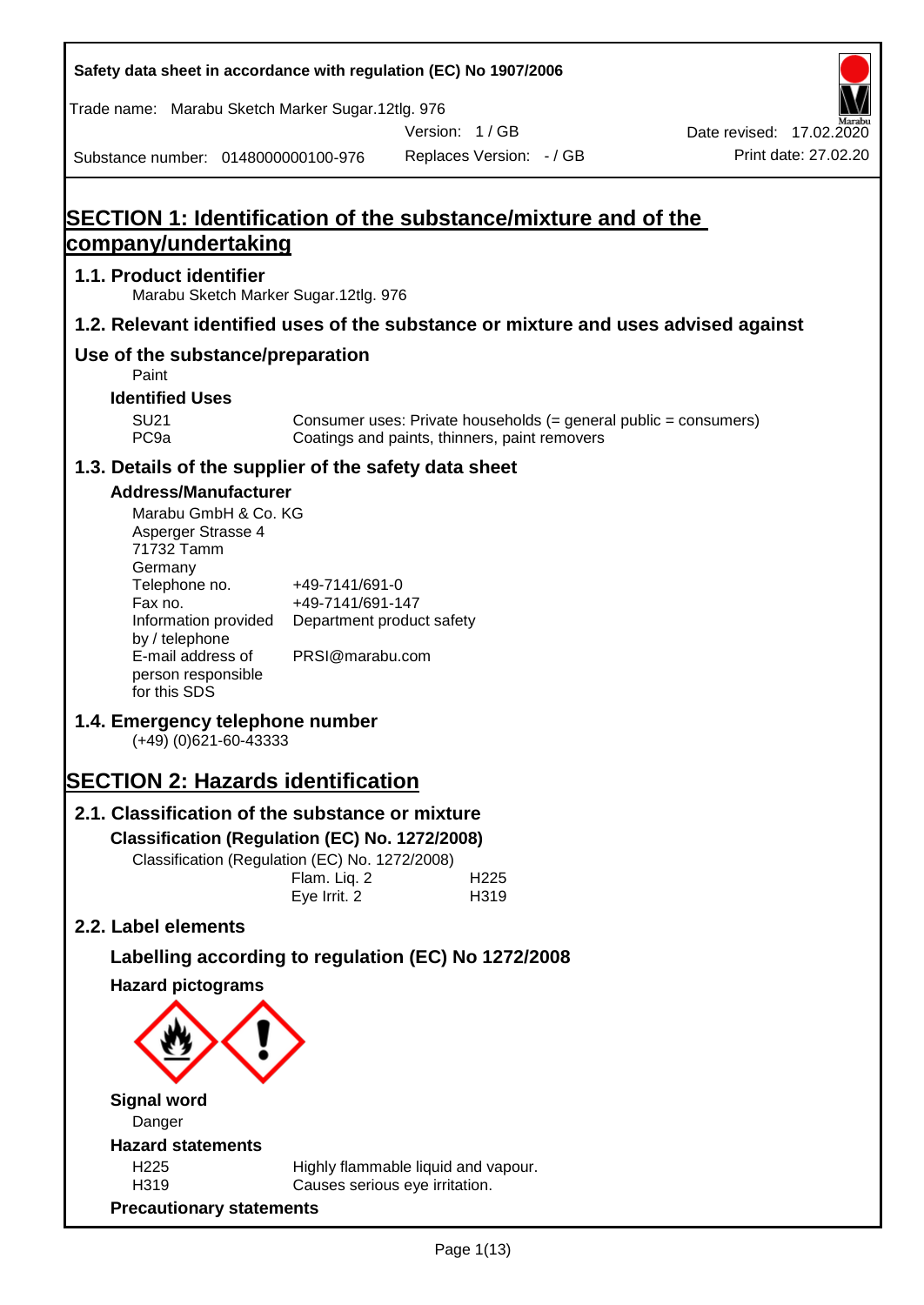| Safety data sheet in accordance with regulation (EC) No 1907/2006                                                          |                                                                                                                                                                                                          |                          |                          |            |                                                                           |  |  |  |
|----------------------------------------------------------------------------------------------------------------------------|----------------------------------------------------------------------------------------------------------------------------------------------------------------------------------------------------------|--------------------------|--------------------------|------------|---------------------------------------------------------------------------|--|--|--|
| Trade name: Marabu Sketch Marker Sugar.12tlg. 976                                                                          |                                                                                                                                                                                                          | Version: 1/GB            |                          |            | Date revised: 17.02.2020                                                  |  |  |  |
| Substance number: 0148000000100-976                                                                                        |                                                                                                                                                                                                          | Replaces Version: - / GB |                          |            | Print date: 27.02.20                                                      |  |  |  |
| P <sub>101</sub>                                                                                                           |                                                                                                                                                                                                          |                          |                          |            | If medical advice is needed, have product container or label at hand.     |  |  |  |
| P <sub>102</sub><br>P210                                                                                                   | Keep out of reach of children.<br>sources. No smoking.                                                                                                                                                   |                          |                          |            | Keep away from heat, hot surfaces, sparks, open flames and other ignition |  |  |  |
| P264.1<br>P <sub>280</sub><br>P305+P351+P338                                                                               | Wash hands thoroughly after handling.<br>Wear protective gloves / protective clothing / eye protection / face protection.<br>IF IN EYES: Rinse cautiously with water for several minutes. Remove contact |                          |                          |            |                                                                           |  |  |  |
| P501.9                                                                                                                     | lenses, if present and easy to do. Continue rinsing.<br>Dispose of contents / container as problematic waste.                                                                                            |                          |                          |            |                                                                           |  |  |  |
| 2.3. Other hazards<br>No special hazards have to be mentioned.<br><b>SECTION 3: Composition/information on ingredients</b> |                                                                                                                                                                                                          |                          |                          |            |                                                                           |  |  |  |
| 3.2. Mixtures                                                                                                              |                                                                                                                                                                                                          |                          |                          |            |                                                                           |  |  |  |
| <b>Hazardous ingredients</b>                                                                                               |                                                                                                                                                                                                          |                          |                          |            |                                                                           |  |  |  |
| <b>Ethanol</b><br>CAS No.<br>EINECS no.<br>Registration no.<br>Concentration                                               | 64-17-5<br>200-578-6<br>01-2119457610-43<br>$>=$                                                                                                                                                         | 50                       | $\,<\,$                  | 100        | $\%$                                                                      |  |  |  |
| Classification (Regulation (EC) No. 1272/2008)                                                                             | Flam. Liq. 2<br>Eye Irrit. 2                                                                                                                                                                             |                          | H <sub>225</sub><br>H319 |            |                                                                           |  |  |  |
| Concentration limits (Regulation (EC) No. 1272/2008)                                                                       | Eye Irrit. 2                                                                                                                                                                                             | H319                     |                          | $>= 50 \%$ |                                                                           |  |  |  |
| 1-Methoxy-2-propanol<br>CAS No.<br>EINECS no.<br>Registration no.                                                          | 107-98-2<br>203-539-1<br>01-2119457435-35                                                                                                                                                                |                          |                          |            |                                                                           |  |  |  |
| Concentration                                                                                                              | $>=$                                                                                                                                                                                                     | 10                       | $\,<\,$                  | 20         | %                                                                         |  |  |  |
| Classification (Regulation (EC) No. 1272/2008)                                                                             | STOT SE 3<br>Flam. Liq. 3                                                                                                                                                                                |                          | H336<br>H <sub>226</sub> |            |                                                                           |  |  |  |
| <b>SECTION 4: First aid measures</b><br>4.1. Description of first aid measures                                             |                                                                                                                                                                                                          |                          |                          |            |                                                                           |  |  |  |

#### **General information**

In all cases of doubt, or when symptoms persist, seek medical attention. Never give anything by mouth to an unconscious person. If unconscious place in recovery position and seek medical advice.

#### **After inhalation**

Remove to fresh air, keep patient warm and at rest. If breathing is irregular or stopped, administer artificial respiration.

#### **After skin contact**

Remove contaminated clothing. Wash skin thoroughly with soap and water or use recognised skin cleanser. Do NOT use solvents or thinners.

### **After eye contact**

Remove contact lenses, irrigate copiously with clean, fresh water, holding the eyelids apart for at least 10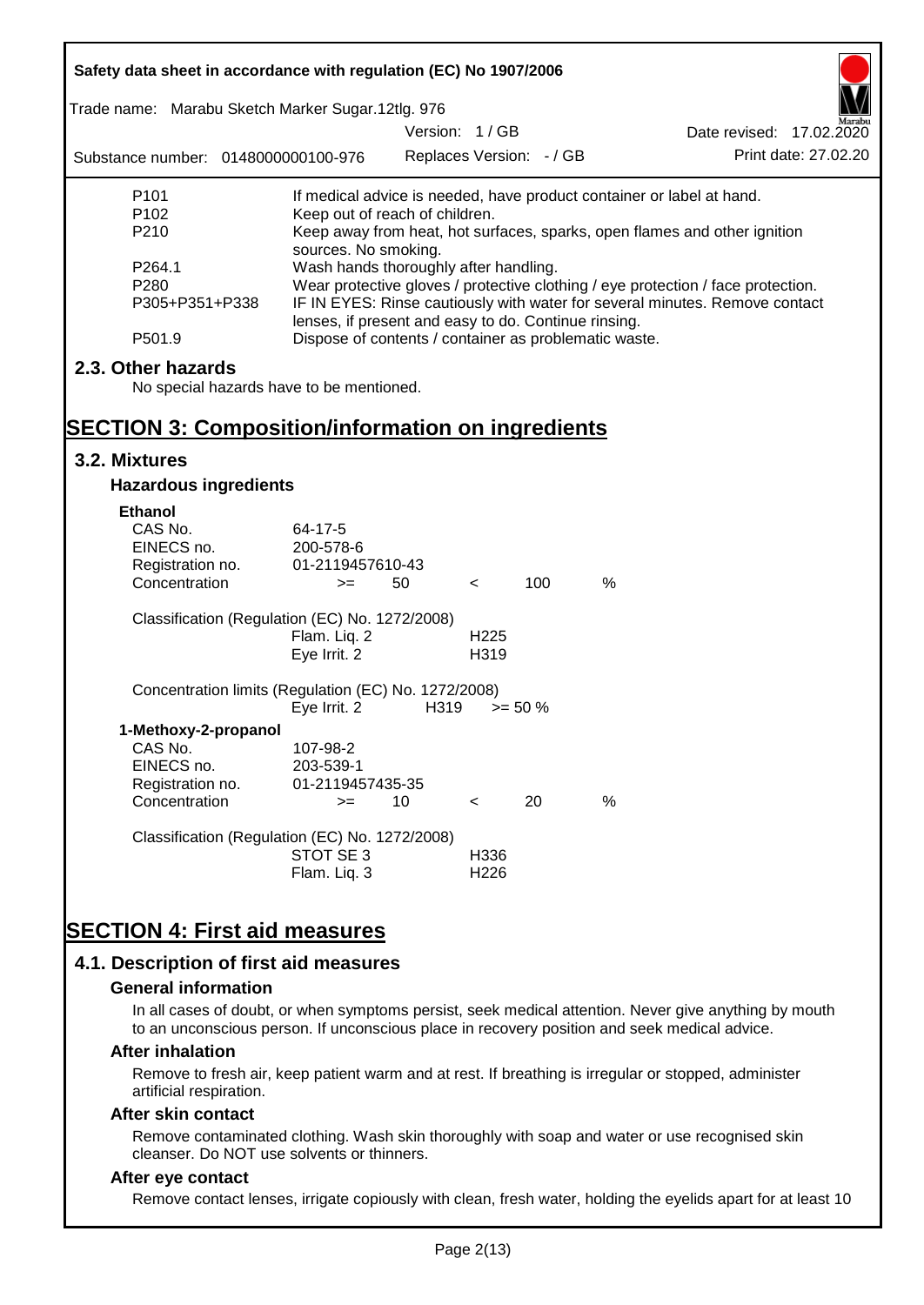| Safety data sheet in accordance with regulation (EC) No 1907/2006 |  |
|-------------------------------------------------------------------|--|
|-------------------------------------------------------------------|--|

Trade name: Marabu Sketch Marker Sugar.12tlg. 976

Version: 1 / GB

Substance number: 0148000000100-976

Replaces Version: - / GB Print date: 27.02.20 Date revised: 17.02.2020

minutes and seek immediate medical advice.

#### **After ingestion**

If accidentally swallowed rinse the mouth with plenty of water (only if the person is conscious) and obtain immediate medical attention. Keep at rest. Do NOT induce vomiting.

**4.2. Most important symptoms and effects, both acute and delayed** Until now no symptoms known so far.

# **4.3. Indication of any immediate medical attention and special treatment needed**

## **Hints for the physician / treatment**

Treat symptomatically

# **SECTION 5: Firefighting measures**

## **5.1. Extinguishing media**

## **Suitable extinguishing media**

Recommended: alcohol resistant foam, CO2, powders, water spray/mist, Not be used for safety reasons: water jet

### **5.2. Special hazards arising from the substance or mixture**

In the event of fire the following can be released: Carbon monoxide (CO); Carbon dioxide (CO2); dense black smoke

## **5.3. Advice for firefighters**

### **Special protective equipment for fire-fighting**

Cool closed containers exposed to fire with water. Do not allow run-off from fire fighting to enter drains or water courses.

# **SECTION 6: Accidental release measures**

### **6.1. Personal precautions, protective equipment and emergency procedures**

Exclude sources of ignition and ventilate the area. Avoid breathing vapours. Refer to protective measures listed in Sections 7 and 8.

### **6.2. Environmental precautions**

Do not allow to enter drains or waterways. If the product contaminates lakes, rivers or sewage, inform appropriate authorities in accordance with local regulations.

### **6.3. Methods and material for containment and cleaning up**

Contain and collect spillage with non-combustible absorbent materials, e.g. sand, earth, vermiculite, diatomaceous earth and place in container for disposal according to local regulations (see section 13). Clean preferably with a detergent - avoid use of solvents.

### **6.4. Reference to other sections**

Information regarding Safe handling, see Section 7. Information regarding personal protective measures, see Section 8. Information regarding waste disposal, see Section 13.

## **SECTION 7: Handling and storage**

## **7.1. Precautions for safe handling**

### **Advice on safe handling**

Prevent the creation of flammable or explosive concentrations of vapour in air and avoid vapour concentration higher than the occupational exposure limits. In addition, the product should only be used in areas from which all naked lights and other sources of ignition have been excluded. Electrical equipment should be protected to the appropriate standard. Mixture may charge electrostatically: always use earthing leads when transferring from one container to another. Operators should wear anti-static footwear and clothing and floors should be of the conducting type. Isolate from sources of heat, sparks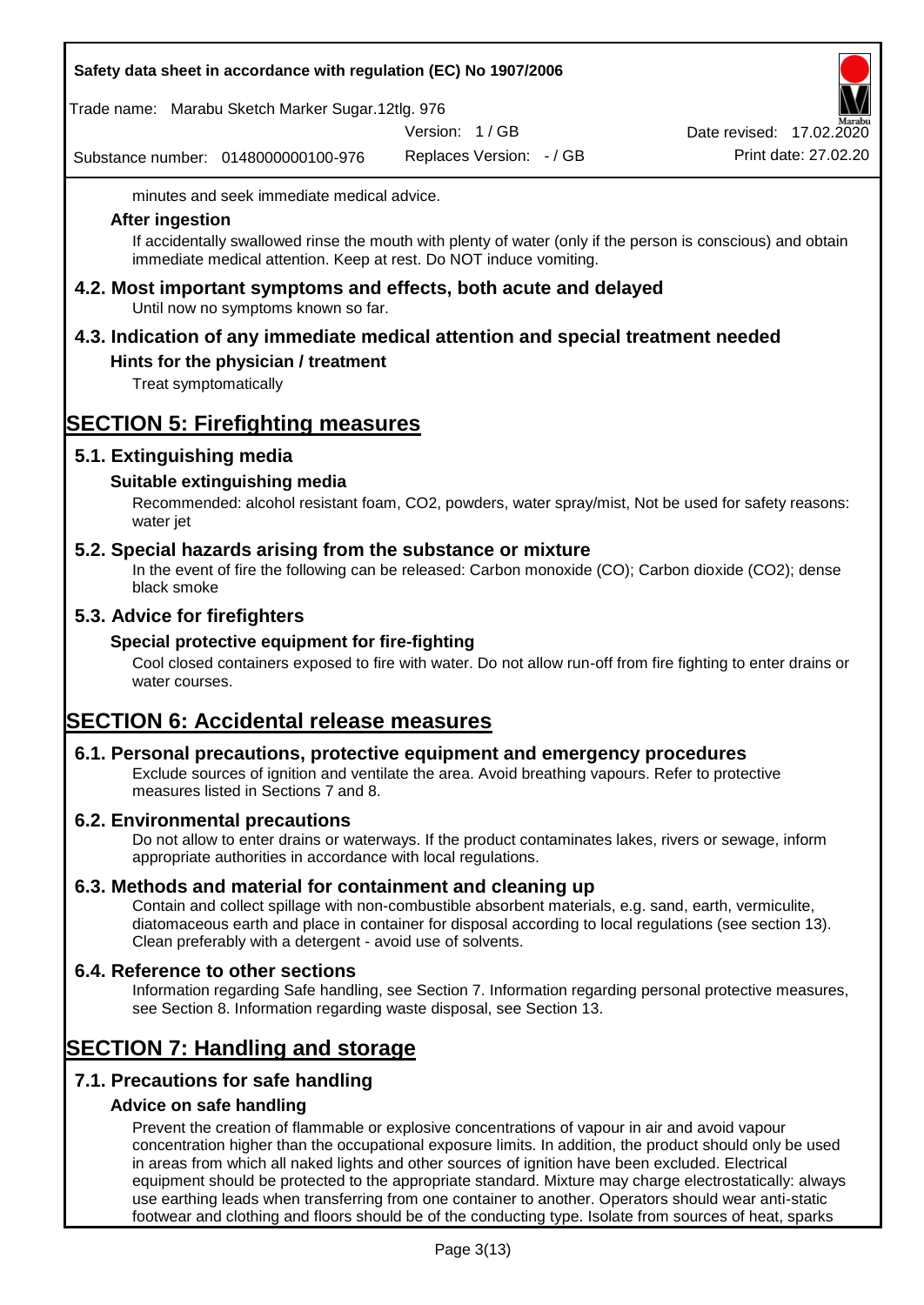| Safety data sheet in accordance with regulation (EC) No 1907/2006                                                                                                                                                                                                                                                                                                                                                                                                                                                                        |                   |                     |                                   |      |                          |
|------------------------------------------------------------------------------------------------------------------------------------------------------------------------------------------------------------------------------------------------------------------------------------------------------------------------------------------------------------------------------------------------------------------------------------------------------------------------------------------------------------------------------------------|-------------------|---------------------|-----------------------------------|------|--------------------------|
| Trade name: Marabu Sketch Marker Sugar.12tlg. 976                                                                                                                                                                                                                                                                                                                                                                                                                                                                                        |                   |                     |                                   |      |                          |
|                                                                                                                                                                                                                                                                                                                                                                                                                                                                                                                                          |                   | Version: 1/GB       |                                   |      | Date revised: 17.02.2020 |
| Substance number: 0148000000100-976                                                                                                                                                                                                                                                                                                                                                                                                                                                                                                      |                   |                     | Replaces Version: - / GB          |      | Print date: 27.02.20     |
| and open flame. No sparking tools should be used. Avoid skin and eye contact. Avoid the inhalation of<br>particulates and spray mist arising from the application of this mixture. Smoking, eating and drinking shall<br>be prohibited in application area. For personal protection see Section 8. Never use pressure to empty:<br>container is not a pressure vessel. Always keep in containers of same material as the original one.<br>Comply with the health and safety at work laws. Do not allow to enter drains or water courses. |                   |                     |                                   |      |                          |
| Advice on protection against fire and explosion<br>Vapours are heavier than air and may spread along floors. Vapours may form explosive mixtures with<br>air.                                                                                                                                                                                                                                                                                                                                                                            |                   |                     |                                   |      |                          |
| Classification of fires / temperature class / Ignition group / Dust explosion class                                                                                                                                                                                                                                                                                                                                                                                                                                                      |                   |                     |                                   |      |                          |
| <b>Classification of fires</b><br>Temperature class<br>T <sub>3</sub>                                                                                                                                                                                                                                                                                                                                                                                                                                                                    |                   |                     | B (Combustible liquid substances) |      |                          |
| 7.2. Conditions for safe storage, including any incompatibilities                                                                                                                                                                                                                                                                                                                                                                                                                                                                        |                   |                     |                                   |      |                          |
| Requirements for storage rooms and vessels                                                                                                                                                                                                                                                                                                                                                                                                                                                                                               |                   |                     |                                   |      |                          |
| Electrical installations/working materials must comply with the local applied technological safety<br>standards. Storage rooms in which filling operations take place must have a conducting floor. Store in<br>accordance with national regulation                                                                                                                                                                                                                                                                                      |                   |                     |                                   |      |                          |
| Hints on storage assembly                                                                                                                                                                                                                                                                                                                                                                                                                                                                                                                |                   |                     |                                   |      |                          |
| Store away from oxidising agents, from strongly alkaline and strongly acid materials.                                                                                                                                                                                                                                                                                                                                                                                                                                                    |                   |                     |                                   |      |                          |
| <b>Further information on storage conditions</b>                                                                                                                                                                                                                                                                                                                                                                                                                                                                                         |                   |                     |                                   |      |                          |
| Observe label precautions. Store between 15 and 30 °C in a dry, well ventilated place away from<br>sources of heat and direct sunlight. Keep container tightly closed. Keep away from sources of ignition.<br>No smoking. Prevent unauthorised access. Containers which are opened must be carefully resealed and<br>kept upright to prevent leakage.                                                                                                                                                                                    |                   |                     |                                   |      |                          |
| 7.3. Specific end use(s)<br>Paint                                                                                                                                                                                                                                                                                                                                                                                                                                                                                                        |                   |                     |                                   |      |                          |
| <b>SECTION 8: Exposure controls/personal protection</b>                                                                                                                                                                                                                                                                                                                                                                                                                                                                                  |                   |                     |                                   |      |                          |
| 8.1. Control parameters                                                                                                                                                                                                                                                                                                                                                                                                                                                                                                                  |                   |                     |                                   |      |                          |
| <b>Exposure limit values</b>                                                                                                                                                                                                                                                                                                                                                                                                                                                                                                             |                   |                     |                                   |      |                          |
| <b>Ethanol</b>                                                                                                                                                                                                                                                                                                                                                                                                                                                                                                                           |                   |                     |                                   |      |                          |
| List                                                                                                                                                                                                                                                                                                                                                                                                                                                                                                                                     | <b>EH40</b>       |                     |                                   |      |                          |
| <b>Type</b>                                                                                                                                                                                                                                                                                                                                                                                                                                                                                                                              | <b>WEL</b>        |                     |                                   |      |                          |
| Value                                                                                                                                                                                                                                                                                                                                                                                                                                                                                                                                    | 1920              | mg/m <sup>3</sup>   |                                   | 1000 | ppm(V)                   |
| <b>Status: 2011</b>                                                                                                                                                                                                                                                                                                                                                                                                                                                                                                                      |                   |                     |                                   |      |                          |
| 1-Methoxy-2-propanol                                                                                                                                                                                                                                                                                                                                                                                                                                                                                                                     |                   |                     |                                   |      |                          |
| List                                                                                                                                                                                                                                                                                                                                                                                                                                                                                                                                     | <b>EH40</b>       |                     |                                   |      |                          |
| <b>Type</b><br>Value                                                                                                                                                                                                                                                                                                                                                                                                                                                                                                                     | <b>WEL</b><br>375 | mg/m <sup>3</sup>   |                                   | 100  | ppm(V)                   |
| Short term exposure limit                                                                                                                                                                                                                                                                                                                                                                                                                                                                                                                | 560               | mg/m <sup>3</sup>   |                                   | 150  | ppm(V)                   |
| Skin resorption / sensibilisation: Sk;                                                                                                                                                                                                                                                                                                                                                                                                                                                                                                   |                   | <b>Status: 2011</b> |                                   |      |                          |
| <b>Derived No/Minimal Effect Levels (DNEL/DMEL)</b>                                                                                                                                                                                                                                                                                                                                                                                                                                                                                      |                   |                     |                                   |      |                          |
| <b>Ethanol</b>                                                                                                                                                                                                                                                                                                                                                                                                                                                                                                                           |                   |                     |                                   |      |                          |
| Type of value                                                                                                                                                                                                                                                                                                                                                                                                                                                                                                                            |                   |                     | Derived No Effect Level (DNEL)    |      |                          |
| Reference group                                                                                                                                                                                                                                                                                                                                                                                                                                                                                                                          | Worker            |                     |                                   |      |                          |
| Duration of exposure                                                                                                                                                                                                                                                                                                                                                                                                                                                                                                                     | Long term         |                     |                                   |      |                          |
| Route of exposure                                                                                                                                                                                                                                                                                                                                                                                                                                                                                                                        | inhalative        |                     |                                   |      |                          |
| Mode of action                                                                                                                                                                                                                                                                                                                                                                                                                                                                                                                           |                   | Systemic effects    |                                   |      |                          |
| Concentration                                                                                                                                                                                                                                                                                                                                                                                                                                                                                                                            |                   | 950                 |                                   |      | mg/m <sup>3</sup>        |
| Type of value<br>Reference group                                                                                                                                                                                                                                                                                                                                                                                                                                                                                                         | Worker            |                     | Derived No Effect Level (DNEL)    |      |                          |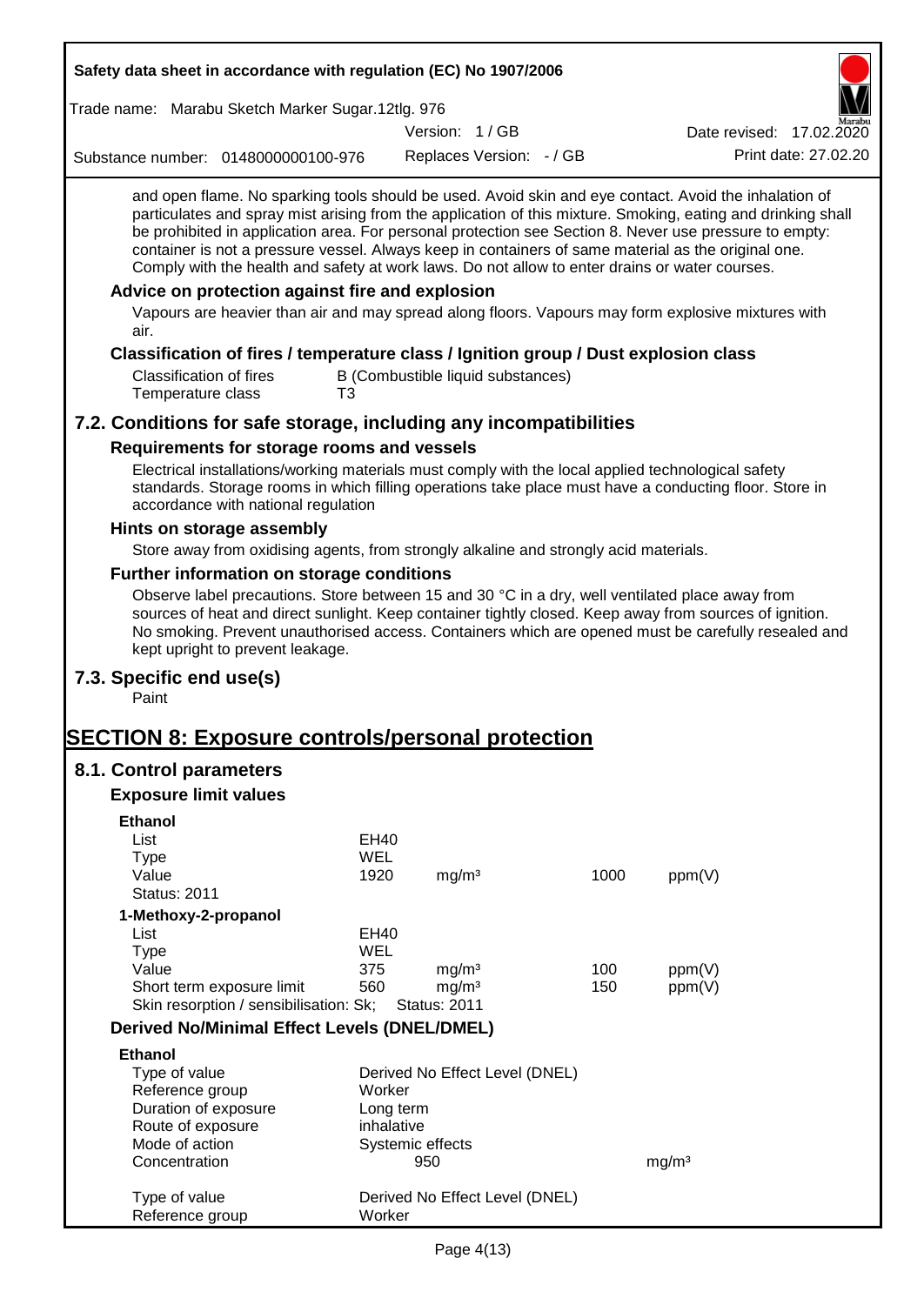| Safety data sheet in accordance with regulation (EC) No 1907/2006 |                                |                          |
|-------------------------------------------------------------------|--------------------------------|--------------------------|
| Trade name: Marabu Sketch Marker Sugar.12tlg. 976                 |                                |                          |
|                                                                   | Version: 1/GB                  | Date revised: 17.02.2020 |
| Substance number: 0148000000100-976                               | Replaces Version: - / GB       | Print date: 27.02.20     |
| Duration of exposure                                              | Short term                     |                          |
| Route of exposure                                                 | inhalative                     |                          |
| Mode of action                                                    | Local effects                  |                          |
| Concentration                                                     | 1900                           | mg/m <sup>3</sup>        |
| Type of value                                                     | Derived No Effect Level (DNEL) |                          |
| Reference group                                                   | Worker                         |                          |
| Duration of exposure                                              | Long term                      |                          |
| Route of exposure                                                 | dermal                         |                          |
| Mode of action                                                    | Systemic effects               |                          |
| Concentration                                                     | 343                            | mg/kg/d                  |
| Type of value                                                     | Derived No Effect Level (DNEL) |                          |
| Reference group                                                   | Consumer                       |                          |
| Duration of exposure                                              | Long term                      |                          |
| Route of exposure                                                 | inhalative                     |                          |
| Mode of action                                                    | Systemic effects               |                          |
| Concentration                                                     | 114                            | mg/m <sup>3</sup>        |
| Type of value                                                     | Derived No Effect Level (DNEL) |                          |
| Reference group                                                   | Consumer                       |                          |
| Duration of exposure                                              | Short term                     |                          |
| Route of exposure                                                 | inhalative                     |                          |
| Mode of action                                                    | Local effects                  |                          |
| Concentration                                                     | 950                            | mg/m <sup>3</sup>        |
|                                                                   |                                |                          |
| Type of value                                                     | Derived No Effect Level (DNEL) |                          |
| Reference group                                                   | Consumer                       |                          |
| Duration of exposure                                              | Long term                      |                          |
| Route of exposure                                                 | dermal                         |                          |
| Mode of action                                                    | Systemic effects               |                          |
| Concentration                                                     | 206                            | mg/kg/d                  |
| Type of value                                                     | Derived No Effect Level (DNEL) |                          |
| Reference group                                                   | Consumer                       |                          |
| Duration of exposure                                              | Long term                      |                          |
| Route of exposure                                                 | oral                           |                          |
| Mode of action                                                    | Systemic effects               |                          |
| Concentration                                                     | 87                             | mg/kg/d                  |
| 1-Methoxy-2-propanol                                              |                                |                          |
| Type of value                                                     | Derived No Effect Level (DNEL) |                          |
| Reference group                                                   | Worker                         |                          |
| Duration of exposure                                              | Acute                          |                          |
| Route of exposure                                                 | inhalative                     |                          |
| Mode of action                                                    | Local effects                  |                          |
| Concentration                                                     | 553,5                          | mg/m <sup>3</sup>        |
|                                                                   |                                |                          |
| Type of value                                                     | Derived No Effect Level (DNEL) |                          |
| Reference group                                                   | Worker                         |                          |
| Duration of exposure                                              | Long term                      |                          |
| Route of exposure                                                 | dermal                         |                          |
| Mode of action                                                    | Systemic effects               |                          |
| Concentration                                                     | 50,6                           | mg/person/               |
|                                                                   |                                | d                        |
| Type of value                                                     | Derived No Effect Level (DNEL) |                          |
|                                                                   |                                |                          |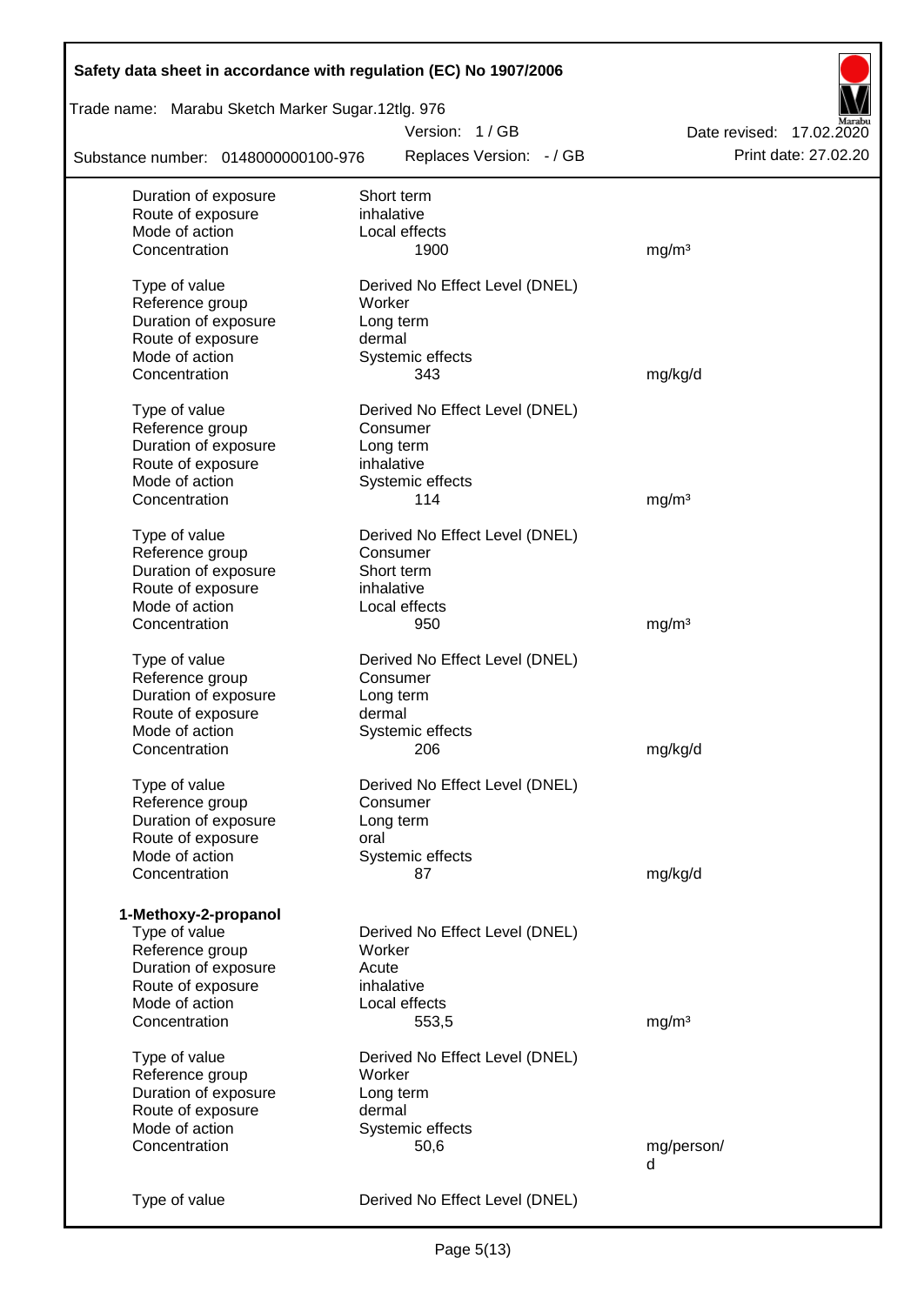| Safety data sheet in accordance with regulation (EC) No 1907/2006 |                                |                          |
|-------------------------------------------------------------------|--------------------------------|--------------------------|
| Trade name: Marabu Sketch Marker Sugar.12tlg. 976                 |                                |                          |
|                                                                   | Version: 1/GB                  | Date revised: 17.02.2020 |
| Substance number: 0148000000100-976                               | Replaces Version: - / GB       | Print date: 27.02.20     |
| Reference group                                                   | Worker                         |                          |
| Duration of exposure                                              | Long term                      |                          |
| Route of exposure                                                 | inhalative                     |                          |
| Mode of action                                                    | Systemic effects               |                          |
| Concentration                                                     | 369                            | mg/m <sup>3</sup>        |
| Type of value                                                     | Derived No Effect Level (DNEL) |                          |
| Reference group                                                   | <b>General Population</b>      |                          |
| Duration of exposure                                              | Long term                      |                          |
| Route of exposure                                                 | dermal                         |                          |
| Mode of action                                                    | Systemic effects               |                          |
| Concentration                                                     | 18,1                           | mg/kg                    |
| Type of value                                                     | Derived No Effect Level (DNEL) |                          |
| Reference group                                                   | <b>General Population</b>      |                          |
| Duration of exposure                                              | Long term                      |                          |
| Route of exposure                                                 | inhalative                     |                          |
| Mode of action                                                    | Systemic effects               |                          |
| Concentration                                                     | 43,9                           | mg/m <sup>3</sup>        |
| Type of value                                                     | Derived No Effect Level (DNEL) |                          |
| Reference group                                                   | <b>General Population</b>      |                          |
| Duration of exposure                                              | Long term                      |                          |
| Route of exposure                                                 | oral                           |                          |
| Mode of action                                                    | Systemic effects               |                          |
| Concentration                                                     | 3,3                            | mg/kg/d                  |
|                                                                   |                                |                          |
| <b>Predicted No Effect Concentration (PNEC)</b>                   |                                |                          |
| <b>Ethanol</b>                                                    |                                |                          |
| Type of value                                                     | <b>PNEC</b>                    |                          |
| Type                                                              | Freshwater                     |                          |
| Concentration                                                     | 0,96                           | mg/l                     |
| Type of value                                                     | <b>PNEC</b>                    |                          |
| <b>Type</b>                                                       | Saltwater                      |                          |
| Concentration                                                     | 0,79                           | mg/l                     |
| Type of value                                                     | PNEC                           |                          |
| <b>Type</b>                                                       | Water (intermittent release)   |                          |
| Concentration                                                     | 2,75                           | mg/l                     |
|                                                                   |                                |                          |
| Type of value                                                     | <b>PNEC</b>                    |                          |
| <b>Type</b>                                                       | Sewage treatment plant (STP)   |                          |
| Concentration                                                     | 580                            | mg/l                     |
| Type of value                                                     | <b>PNEC</b>                    |                          |
| <b>Type</b>                                                       | Freshwater sediment            |                          |
| Concentration                                                     | 3,6                            | mg/kg                    |
| Type of value                                                     | <b>PNEC</b>                    |                          |
| <b>Type</b>                                                       | Marine sediment                |                          |
| Concentration                                                     | 2,9                            | mg/kg                    |
|                                                                   |                                |                          |
| Type of value                                                     | <b>PNEC</b>                    |                          |
| <b>Type</b>                                                       | Soil                           |                          |
| Concentration                                                     | 0,63                           | mg/kg                    |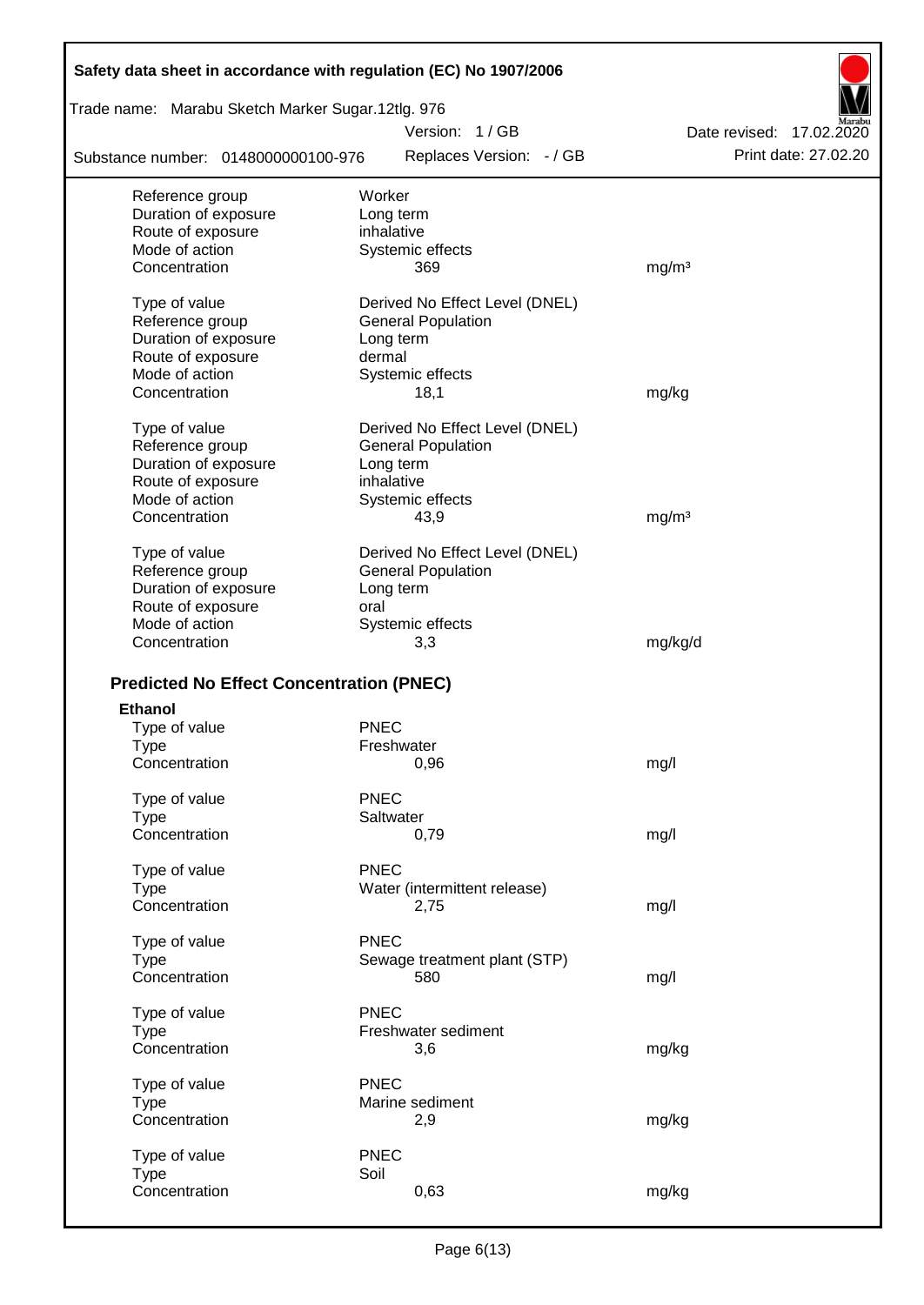|                      | Safety data sheet in accordance with regulation (EC) No 1907/2006 |                              |                          |
|----------------------|-------------------------------------------------------------------|------------------------------|--------------------------|
|                      | Trade name: Marabu Sketch Marker Sugar.12tlg. 976                 |                              |                          |
|                      |                                                                   | Version: 1/GB                | Date revised: 17.02.2020 |
|                      | Substance number: 0148000000100-976                               | Replaces Version: - / GB     | Print date: 27.02.20     |
| 1-Methoxy-2-propanol |                                                                   |                              |                          |
| Type of value        | <b>PNEC</b>                                                       |                              |                          |
| <b>Type</b>          | Freshwater                                                        |                              |                          |
| Concentration        |                                                                   | 10                           | mg/l                     |
| Type of value        | <b>PNEC</b>                                                       |                              |                          |
| <b>Type</b>          | Water                                                             |                              |                          |
| Concentration        |                                                                   | 41,6                         | mg/kg                    |
| Type of value        | <b>PNEC</b>                                                       |                              |                          |
| <b>Type</b>          | Sediment                                                          |                              |                          |
| Concentration        |                                                                   | 41,6                         | mg/kg                    |
| Type of value        | <b>PNEC</b>                                                       |                              |                          |
| Type                 |                                                                   | Marine sediment              |                          |
| Concentration        |                                                                   | 4,17                         | mg/kg                    |
| Type of value        | <b>PNEC</b>                                                       |                              |                          |
| <b>Type</b>          | Soil                                                              |                              |                          |
| Concentration        |                                                                   | 2,47                         | mg/kg                    |
| Type of value        | <b>PNEC</b>                                                       |                              |                          |
| Type                 |                                                                   | Sewage treatment plant (STP) |                          |
| Concentration        |                                                                   | 100                          | mg/l                     |
|                      |                                                                   |                              |                          |

## **8.2. Exposure controls**

#### **Exposure controls**

Provide adequate ventilation. Where reasonably practicable this should be achieved by the use of local exhaust ventilation and good general extraction. If these are not sufficient to maintain concentrations of particulates and solvent vapour below the OEL, suitable respiratory protection must be worn.

#### **Respiratory protection**

If workers are exposed to concentrations above the exposure limit they must use appropriate, certified respirators. Full mask, filter A

#### **Hand protection**

There is no one glove material or combination of materials that will give unlimited resistance to any individual or combination of chemicals.

For prolonged or repeated handling nitrile rubber gloves with textile undergloves are required.

| Material thickness | 0.5 | mm  |
|--------------------|-----|-----|
| Breakthrough time  | 30  | min |

The breakthrough time must be greater than the end use time of the product.

The instructions and information provided by the glove manufacturer on use, storage, maintenance and replacement must be followed.

Gloves should be replaced regularly and if there is any sign of damage to the glove material.

Always ensure that gloves are free from defects and that they are stored and used correctly.

The performance or effectiveness of the glove may be reduced by physical/ chemical damage and poor maintenance.

Barrier creams may help to protect the exposed areas of the skin, they should however not be applied once exposure has occurred.

### **Eye protection**

Use safety eyewear designed to protect against splash of liquids.

### **Body protection**

Cotton or cotton/synthetic overalls or coveralls are normally suitable.

# **SECTION 9: Physical and chemical properties**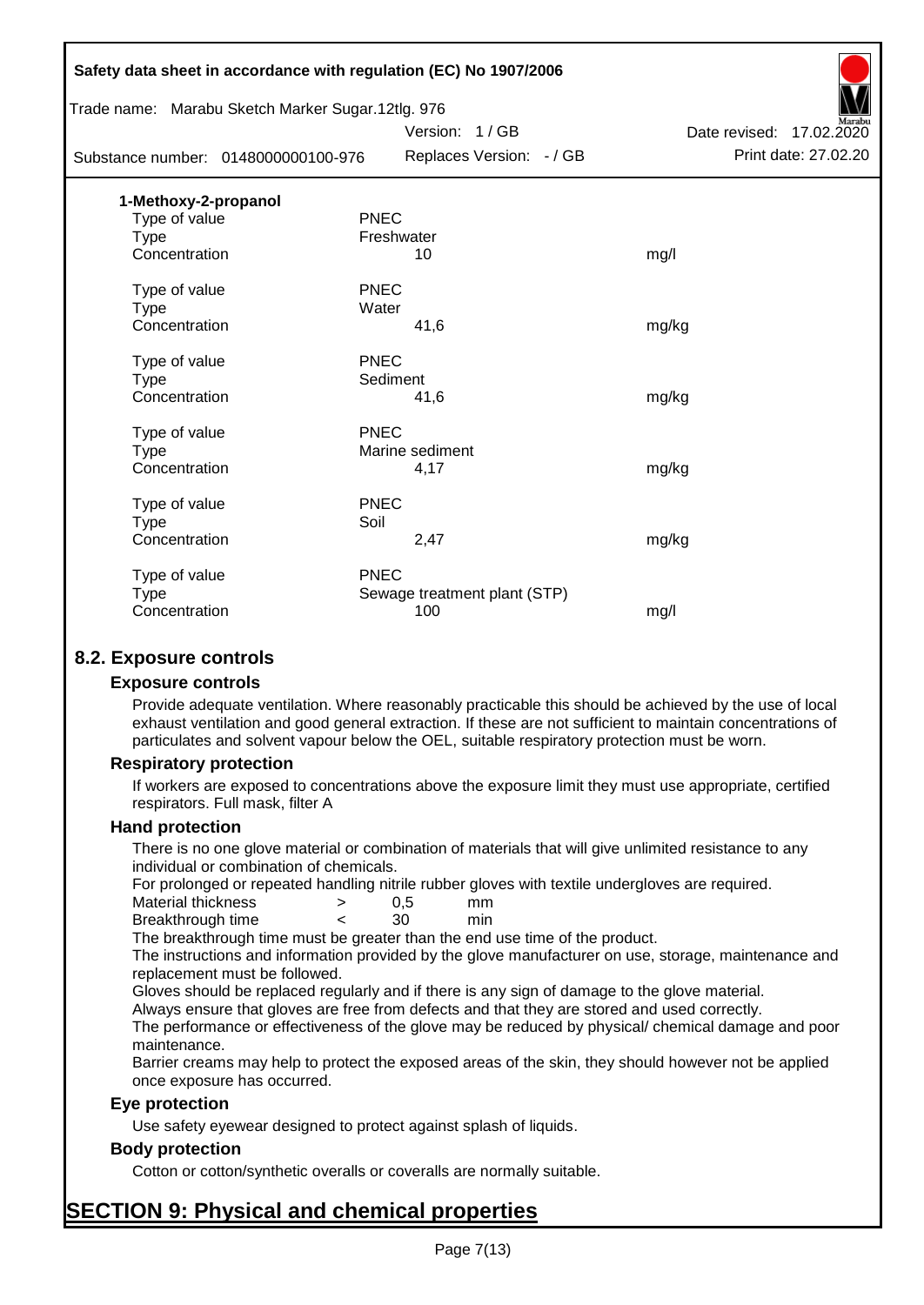| Safety data sheet in accordance with regulation (EC) No 1907/2006 |         |                          |                 |                          |
|-------------------------------------------------------------------|---------|--------------------------|-----------------|--------------------------|
| Trade name: Marabu Sketch Marker Sugar.12tlg. 976                 |         |                          |                 |                          |
|                                                                   |         | Version: 1/GB            |                 | Date revised: 17.02.2020 |
| Substance number: 0148000000100-976                               |         | Replaces Version: - / GB |                 | Print date: 27.02.20     |
| 9.1. Information on basic physical and chemical properties        |         |                          |                 |                          |
| <b>Form</b>                                                       | Liquid  |                          |                 |                          |
| <b>Colour</b>                                                     | green   |                          |                 |                          |
| <b>Odour</b>                                                      |         | solvent-like             |                 |                          |
| <b>Odour threshold</b>                                            |         |                          |                 |                          |
| Remarks                                                           |         | No data available        |                 |                          |
| pH value                                                          |         |                          |                 |                          |
| Remarks                                                           |         | Not applicable           |                 |                          |
| <b>Melting point</b>                                              |         |                          |                 |                          |
| Remarks                                                           |         | not determined           |                 |                          |
| <b>Freezing point</b>                                             |         |                          |                 |                          |
| Remarks                                                           |         | not determined           |                 |                          |
| Initial boiling point and boiling range                           |         |                          |                 |                          |
| Value                                                             | appr.   | 78                       | $^{\circ}C$     |                          |
| <b>Flash point</b>                                                |         |                          |                 |                          |
| Value                                                             |         | 12                       | $\rm ^{\circ}C$ |                          |
| Evaporation rate (ether $= 1$ ) :                                 |         |                          |                 |                          |
| Remarks                                                           |         | not determined           |                 |                          |
| <b>Flammability (solid, gas)</b>                                  |         |                          |                 |                          |
| Not applicable                                                    |         |                          |                 |                          |
| Upper/lower flammability or explosive limits                      |         |                          |                 |                          |
| Lower explosion limit                                             | appr.   | 1,5                      | %(V)            |                          |
| Upper explosion limit                                             | appr.   | 15                       | $%$ (V)         |                          |
| Source                                                            |         | Literature value         |                 |                          |
| Vapour pressure                                                   |         |                          | hPa             |                          |
| Value                                                             |         | appr. 59                 |                 |                          |
| <b>Vapour density</b><br><b>Remarks</b>                           |         | not determined           |                 |                          |
|                                                                   |         |                          |                 |                          |
| <b>Density</b><br>Remarks                                         |         | not determined           |                 |                          |
|                                                                   |         |                          |                 |                          |
| Solubility in water<br>Remarks                                    |         |                          |                 |                          |
| <b>Partition coefficient: n-octanol/water</b>                     |         | partially miscible       |                 |                          |
|                                                                   |         |                          |                 |                          |
| Remarks                                                           |         | Not applicable           |                 |                          |
| Ignition temperature                                              |         |                          |                 |                          |
| Value<br>Source                                                   | appr.   | 287<br>Literature value  | $^{\circ}C$     |                          |
| <b>Efflux time</b>                                                |         |                          |                 |                          |
| Value                                                             | $\,<\,$ | 12                       | s               |                          |
| Temperature                                                       |         | 20<br>$\rm ^{\circ}C$    |                 |                          |
| Method                                                            |         | DIN 53211 4 mm           |                 |                          |
| <b>Explosive properties</b>                                       |         |                          |                 |                          |
| evaluation                                                        | no      |                          |                 |                          |
| <b>Oxidising properties</b>                                       |         |                          |                 |                          |
| evaluation                                                        |         | None known               |                 |                          |
| 9.2. Other information                                            |         |                          |                 |                          |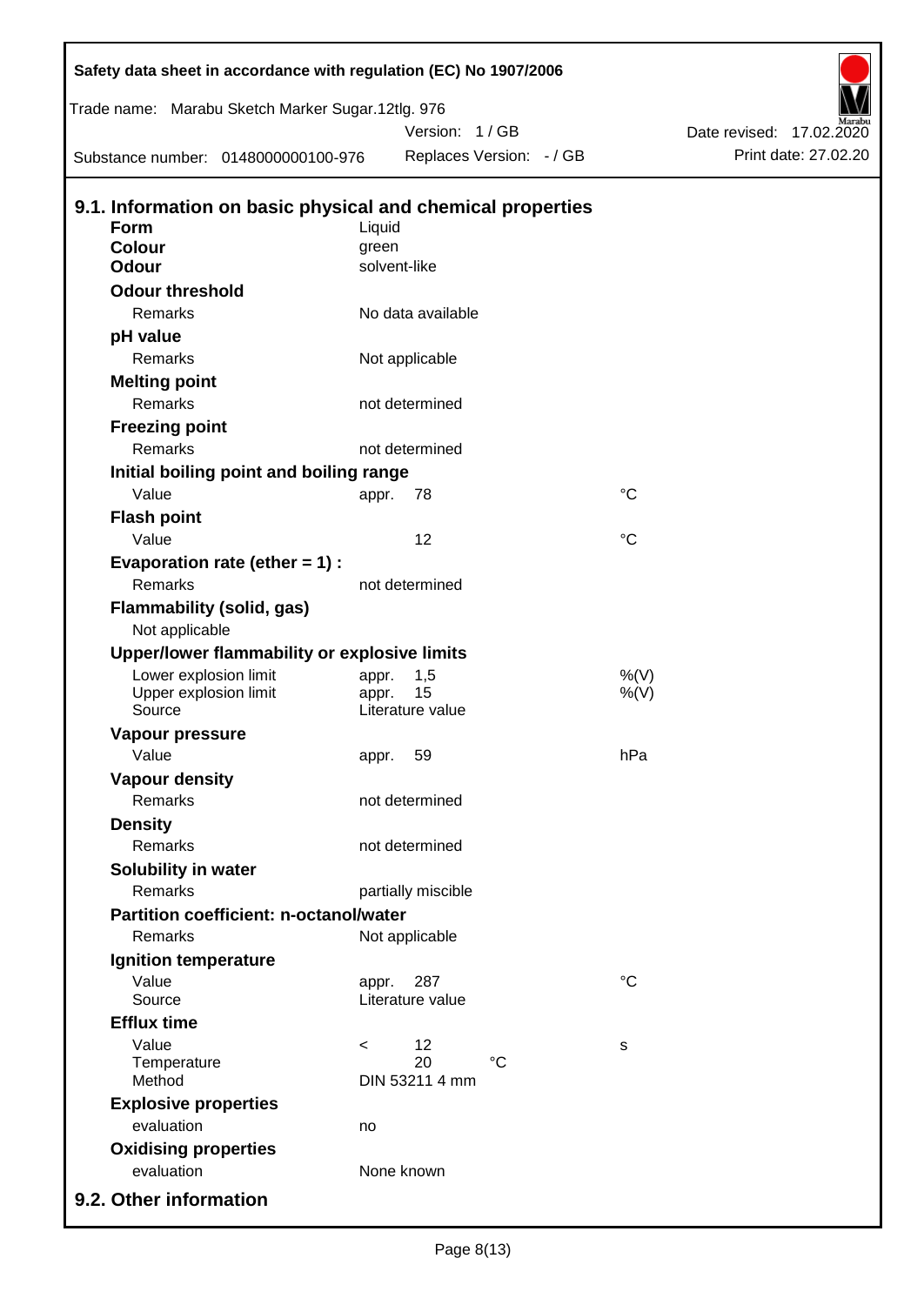| Safety data sheet in accordance with regulation (EC) No 1907/2006                                                                                                     |          |                                      |                          |                                                                                                        |
|-----------------------------------------------------------------------------------------------------------------------------------------------------------------------|----------|--------------------------------------|--------------------------|--------------------------------------------------------------------------------------------------------|
| Trade name: Marabu Sketch Marker Sugar.12tlg. 976                                                                                                                     |          |                                      |                          |                                                                                                        |
| Substance number: 0148000000100-976                                                                                                                                   |          | Version: 1/GB                        | Replaces Version: - / GB | Date revised: 17.02.2020<br>Print date: 27.02.20                                                       |
| <b>Other information</b>                                                                                                                                              |          |                                      |                          | The physical specifications are approximate values and refer to the used safety relevant component(s). |
| <b>SECTION 10: Stability and reactivity</b>                                                                                                                           |          |                                      |                          |                                                                                                        |
| 10.1. Reactivity<br>No hazardous reactions when stored and handled according to prescribed instructions.                                                              |          |                                      |                          |                                                                                                        |
| 10.2. Chemical stability<br>Stable under recommended storage and handling conditions (see section 7).                                                                 |          |                                      |                          |                                                                                                        |
| 10.3. Possibility of hazardous reactions<br>Keep away from oxidising agents, strongly alkaline and strongly acid materials in order to avoid<br>exothermic reactions. |          |                                      |                          |                                                                                                        |
| 10.4. Conditions to avoid<br>When exposed to high temperatures may produce hazardous decomposition products.                                                          |          |                                      |                          |                                                                                                        |
| 10.5. Incompatible materials<br>No hazardous reactions when stored and handled according to prescribed instructions.                                                  |          |                                      |                          |                                                                                                        |
| 10.6. Hazardous decomposition products<br>See chapter 5.2 (Firefighting measures - Special hazards arising from the substance or mixture).                            |          |                                      |                          |                                                                                                        |
| <b>SECTION 11: Toxicological information</b>                                                                                                                          |          |                                      |                          |                                                                                                        |
| 11.1. Information on toxicological effects                                                                                                                            |          |                                      |                          |                                                                                                        |
| <b>Acute oral toxicity</b>                                                                                                                                            |          |                                      |                          |                                                                                                        |
| Remarks                                                                                                                                                               |          |                                      |                          | Based on available data, the classification criteria are not met.                                      |
| <b>Acute oral toxicity (Components)</b>                                                                                                                               |          |                                      |                          |                                                                                                        |
| 1-Methoxy-2-propanol                                                                                                                                                  |          |                                      |                          |                                                                                                        |
| <b>Species</b><br>LD50                                                                                                                                                | rat      | 5200                                 |                          | mg/kg                                                                                                  |
| <b>Acute dermal toxicity</b>                                                                                                                                          |          |                                      |                          |                                                                                                        |
| Remarks                                                                                                                                                               |          |                                      |                          | Based on available data, the classification criteria are not met.                                      |
| <b>Acute dermal toxicity (Components)</b>                                                                                                                             |          |                                      |                          |                                                                                                        |
| 1-Methoxy-2-propanol<br>Species<br>LD50                                                                                                                               | rabbit   | 14000                                |                          | mg/kg                                                                                                  |
| <b>Acute inhalational toxicity</b>                                                                                                                                    |          |                                      |                          |                                                                                                        |
| Remarks                                                                                                                                                               |          |                                      |                          | Based on available data, the classification criteria are not met.                                      |
| <b>Skin corrosion/irritation</b>                                                                                                                                      |          |                                      |                          |                                                                                                        |
| Remarks                                                                                                                                                               |          |                                      |                          | Based on available data, the classification criteria are not met.                                      |
| Serious eye damage/irritation                                                                                                                                         |          |                                      |                          |                                                                                                        |
| evaluation<br>Remarks                                                                                                                                                 | irritant | The classification criteria are met. |                          |                                                                                                        |
| <b>Sensitization</b>                                                                                                                                                  |          |                                      |                          |                                                                                                        |
| <b>Remarks</b>                                                                                                                                                        |          |                                      |                          | Based on available data, the classification criteria are not met.                                      |
| <b>Mutagenicity</b>                                                                                                                                                   |          |                                      |                          |                                                                                                        |
| Remarks                                                                                                                                                               |          |                                      |                          | Based on available data, the classification criteria are not met.                                      |
| <b>Reproductive toxicity</b>                                                                                                                                          |          |                                      |                          |                                                                                                        |
| Remarks                                                                                                                                                               |          |                                      |                          | Based on available data, the classification criteria are not met.                                      |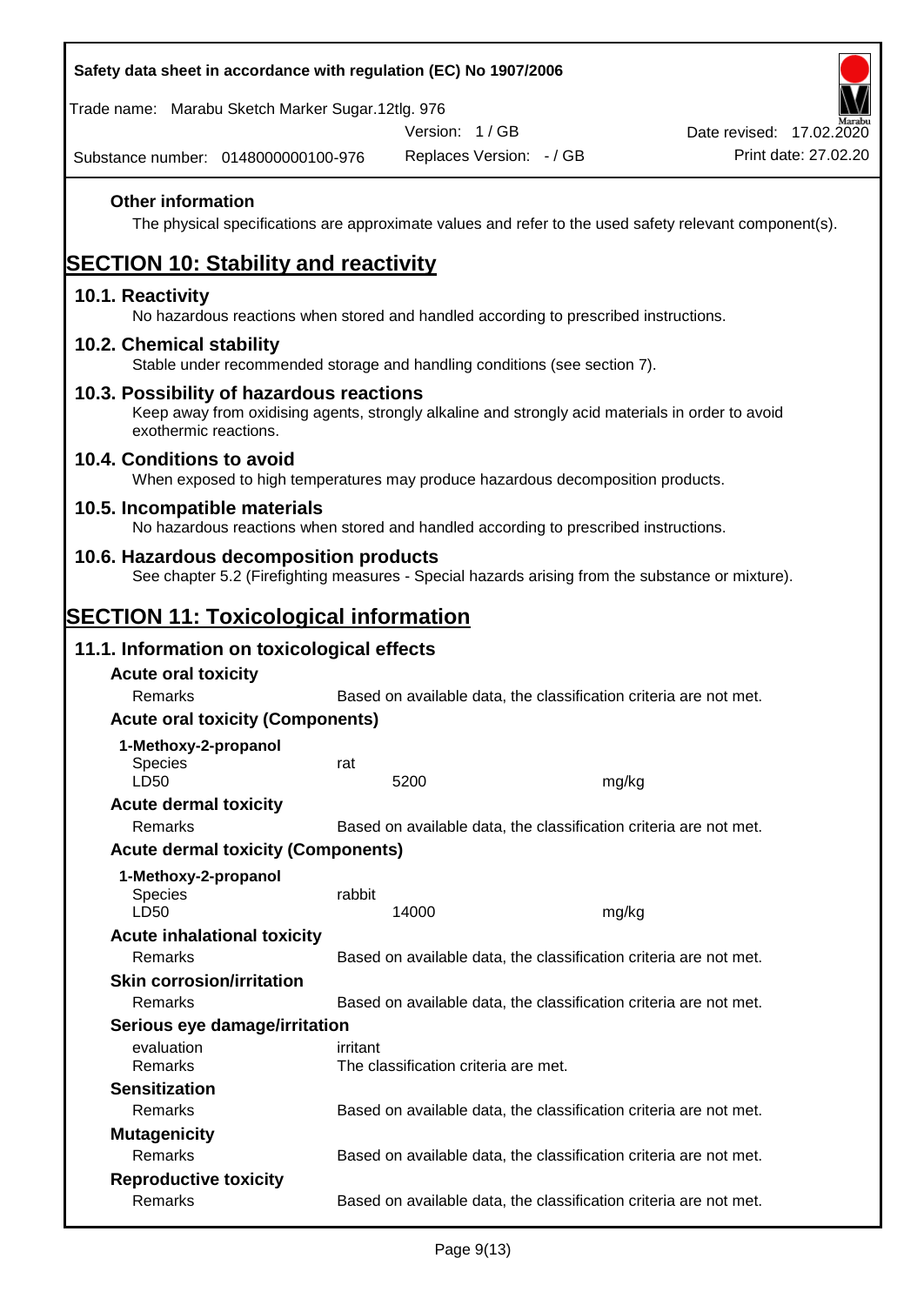#### **Safety data sheet in accordance with regulation (EC) No 1907/2006**

Trade name: Marabu Sketch Marker Sugar.12tlg. 976

Version: 1 / GB

Substance number: 0148000000100-976

Replaces Version: - / GB Print date: 27.02.20 Date revised: 17.02.2020

| Carcinogenicity                              |                                                                   |
|----------------------------------------------|-------------------------------------------------------------------|
| <b>Remarks</b>                               | Based on available data, the classification criteria are not met. |
| <b>Specific Target Organ Toxicity (STOT)</b> |                                                                   |
| Single exposure<br><b>Remarks</b>            | Based on available data, the classification criteria are not met. |
| <b>Repeated exposure</b><br><b>Remarks</b>   | Based on available data, the classification criteria are not met. |

#### **Aspiration hazard**

Based on available data, the classification criteria are not met.

#### **Experience in practice**

Exposure to component solvents vapours concentration in excess of the stated occupational exposure limit may result in adverse health effects such as mucous membrane and respiratory system irritation and adverse effects on kidney, liver and central nervous system. Symptoms and signs include headache, dizziness, fatigue, muscular weakness, drowsiness and in extreme cases, loss of consciousness. Solvents may cause some of the above effects by absorption through the skin. Repeated or prolonged contact with the mixture may cause removal of natural fat from the skin resulting in non-allergic contact dermatitis and absorption through the skin. The liquid splashed in the eyes may cause irritation and reversible damage. Ingestion may cause nausea, diarrhoea and vomiting. This takes into account, where known, delayed and immediate effects and also chronic effects of components from short-term and long-term exposure by oral, inhalation and dermal routes of exposure and eye contact.

#### **Other information**

There are no data available on the mixture itself.

The mixture has been assessed following the additivity method of the CLP Regulation (EC) No 1272/2008 and classified for toxicological hazards accordingly.

# **SECTION 12: Ecological information**

### **12.1. Toxicity**

#### **General information**

There are no data available on the mixture itself.Do not allow to enter drains or water courses.The mixture has been assessed following the summation method of the CLP Regulation (EC) No 1272/2008 and is not classified as dangerous for the environment.

### **Fish toxicity (Components)**

| 1-Methoxy-2-propanol                  |   |                              |   |      |
|---------------------------------------|---|------------------------------|---|------|
| <b>Species</b>                        |   | golden orfe (Leuciscus idus) |   |      |
| LC <sub>0</sub>                       | ⋗ | 4600                         |   | mq/l |
| Duration of exposure                  |   | 96                           | h |      |
| Daphnia toxicity (Components)         |   |                              |   |      |
| 1-Methoxy-2-propanol                  |   |                              |   |      |
| <b>Species</b>                        |   | Daphnia magna                |   |      |
| EC50                                  |   | 23300                        |   | mg/l |
| Duration of exposure                  |   | 48                           | h |      |
| <b>Algae toxicity (Components)</b>    |   |                              |   |      |
| 1-Methoxy-2-propanol                  |   |                              |   |      |
| <b>Species</b>                        |   | Desmodesmus                  |   |      |
| EC50                                  | > | 1000                         |   | mg/l |
| Duration of exposure                  |   | 168                          | h |      |
| <b>Bacteria toxicity (Components)</b> |   |                              |   |      |
| 1-Methoxy-2-propanol                  |   |                              |   |      |
| Species                               |   | activated sludge             |   |      |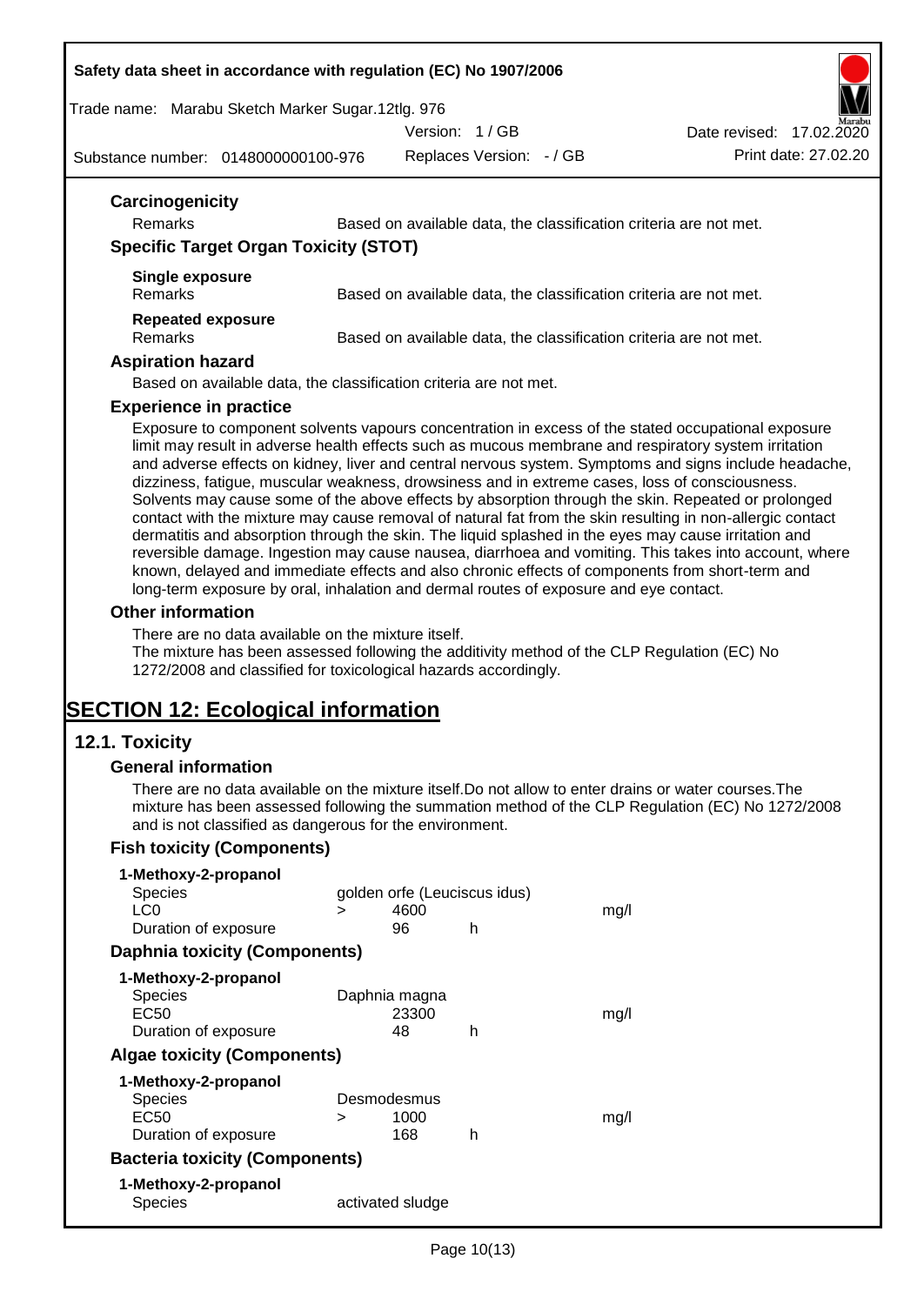| Safety data sheet in accordance with regulation (EC) No 1907/2006                                                                                                   |                                                                                                                                                                                                                                                                                                                                                                                                                                                                      |                   |                |                          |                                                         |                          |                      |
|---------------------------------------------------------------------------------------------------------------------------------------------------------------------|----------------------------------------------------------------------------------------------------------------------------------------------------------------------------------------------------------------------------------------------------------------------------------------------------------------------------------------------------------------------------------------------------------------------------------------------------------------------|-------------------|----------------|--------------------------|---------------------------------------------------------|--------------------------|----------------------|
| Trade name: Marabu Sketch Marker Sugar.12tlg. 976                                                                                                                   |                                                                                                                                                                                                                                                                                                                                                                                                                                                                      |                   | Version: 1/GB  |                          |                                                         | Date revised: 17.02.2020 |                      |
| Substance number: 0148000000100-976                                                                                                                                 |                                                                                                                                                                                                                                                                                                                                                                                                                                                                      |                   |                | Replaces Version: - / GB |                                                         |                          | Print date: 27,02.20 |
| <b>EC50</b>                                                                                                                                                         |                                                                                                                                                                                                                                                                                                                                                                                                                                                                      | $\, > \,$         | 1000           |                          | mg/l                                                    |                          |                      |
| 12.2. Persistence and degradability<br><b>General information</b><br>No data available<br>1-Methoxy-2-propanol<br>Value<br>Duration of test<br>evaluation<br>Method | <b>Biodegradability (Components)</b>                                                                                                                                                                                                                                                                                                                                                                                                                                 | <b>OECD 301 F</b> | 90<br>28       | d                        | %<br>Readily biodegradable (according to OECD criteria) |                          |                      |
| 12.3. Bioaccumulative potential<br><b>General information</b><br>Remarks<br>12.4. Mobility in soil<br><b>General information</b>                                    | There are no data available on the mixture itself.<br><b>Partition coefficient: n-octanol/water</b>                                                                                                                                                                                                                                                                                                                                                                  |                   | Not applicable |                          |                                                         |                          |                      |
| 12.5. Results of PBT and vPvB assessment<br><b>General information</b>                                                                                              | There are no data available on the mixture itself.<br>There are no data available on the mixture itself.                                                                                                                                                                                                                                                                                                                                                             |                   |                |                          |                                                         |                          |                      |
| 12.6. Other adverse effects<br><b>General information</b><br><b>SECTION 13: Disposal considerations</b>                                                             | There are no data available on the mixture itself.                                                                                                                                                                                                                                                                                                                                                                                                                   |                   |                |                          |                                                         |                          |                      |
| 13.1. Waste treatment methods                                                                                                                                       |                                                                                                                                                                                                                                                                                                                                                                                                                                                                      |                   |                |                          |                                                         |                          |                      |
|                                                                                                                                                                     | Disposal recommendations for the product                                                                                                                                                                                                                                                                                                                                                                                                                             |                   |                |                          |                                                         |                          |                      |
| EWC waste code                                                                                                                                                      | Do not allow to enter drains or water courses.<br>Wastes and emptied containers should be classified in accordance with relevant national regulation.<br>The European Waste Catalogue classification of this product, when disposed of as waste is<br>If this product is mixed with other wastes, the original waste product code may no longer apply and the<br>appropriate code should be assigned.<br>For further information contact your local waste authority. | 08 03 12*         |                |                          | waste ink containing dangerous substances               |                          |                      |
|                                                                                                                                                                     | Disposal recommendations for packaging                                                                                                                                                                                                                                                                                                                                                                                                                               |                   |                |                          |                                                         |                          |                      |
|                                                                                                                                                                     | Using information provided in this safety data sheet, advice should be obtained from the relevant waste<br>authority on the classification of empty containers.<br>Empty containers must be scrapped or reconditioned.<br>Not emptied containers are hazardous waste (waste code number 150110).                                                                                                                                                                     |                   |                |                          |                                                         |                          |                      |
| <b>SECTION 14: Transport information</b>                                                                                                                            |                                                                                                                                                                                                                                                                                                                                                                                                                                                                      |                   |                |                          |                                                         |                          |                      |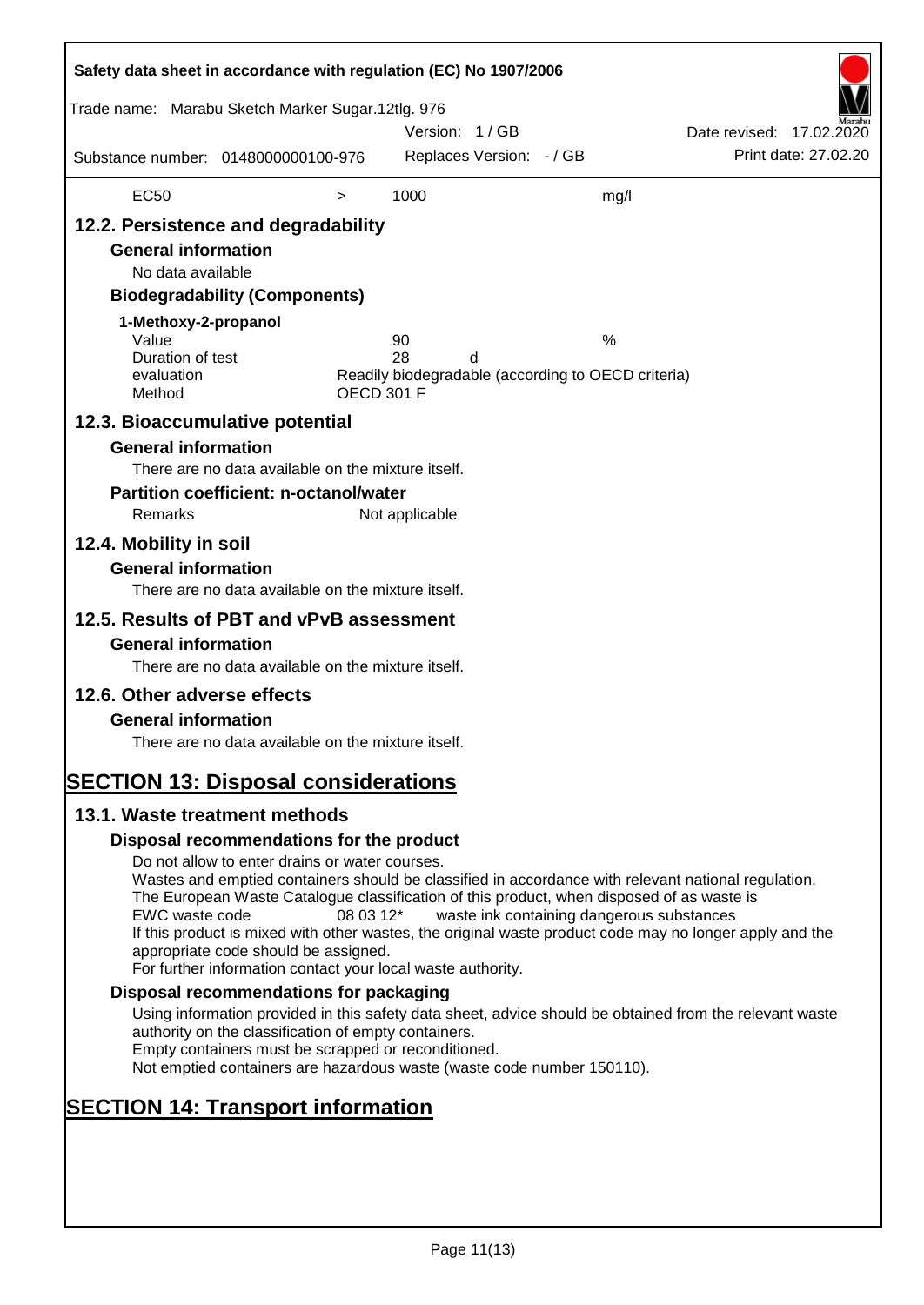### **Safety data sheet in accordance with regulation (EC) No 1907/2006**

| Trade name: Marabu Sketch Marker Sugar.12tlg. 976 |  |  |  |
|---------------------------------------------------|--|--|--|
|                                                   |  |  |  |

Substance number: 0148000000100-976

|                                     | <b>Land transport ADR/RID</b> | <b>Marine transport</b><br><b>IMDG/GGVSee</b> | Air transport<br><b>ICAO/IATA</b> |
|-------------------------------------|-------------------------------|-----------------------------------------------|-----------------------------------|
| Tunnel restriction code             | D/E                           |                                               |                                   |
| 14.1. UN number                     | 1263                          | 1263                                          | 1263                              |
| 14.2. UN proper shipping name       | <b>PAINT</b>                  | <b>PAINT</b>                                  | <b>PAINT</b>                      |
| 14.3. Transport hazard<br>class(es) | 3                             | 3                                             | 3                                 |
| Label                               |                               |                                               |                                   |
| 14.4. Packing group                 | Ш                             | $\rm H$                                       | $\mathbf{I}$                      |
| Special provision                   | 640D                          |                                               |                                   |
| <b>Limited Quantity</b>             | 51                            |                                               |                                   |
| Transport category                  | 3                             |                                               |                                   |
| 14.5. Environmental hazards         |                               | no                                            |                                   |

Version: 1 / GB

## **Information for all modes of transport**

### **14.6. Special precautions for user**

Transport within the user's premises:

Always transport in closed containers that are upright and secure.

Ensure that persons transporting the product know what to do in the event of an accident or spillage.

## **Other information**

**14.7. Transport in bulk according to Annex II of Marpol and the IBC Code**

## no

# **SECTION 15: Regulatory information**

## **15.1. Safety, health and environmental regulations/legislation specific for the substance or mixture**

## **VOC**

VOC (EU) 79 %

### **Other information**

The product does not contain substances of very high concern (SVHC).

## **15.2. Chemical safety assessment**

For this preparation a chemical safety assessment has not been carried out.

# **SECTION 16: Other information**

**Hazard statements listed in Chapter 3**



Replaces Version: - / GB Print date: 27.02.20 Date revised: 17.02.2020